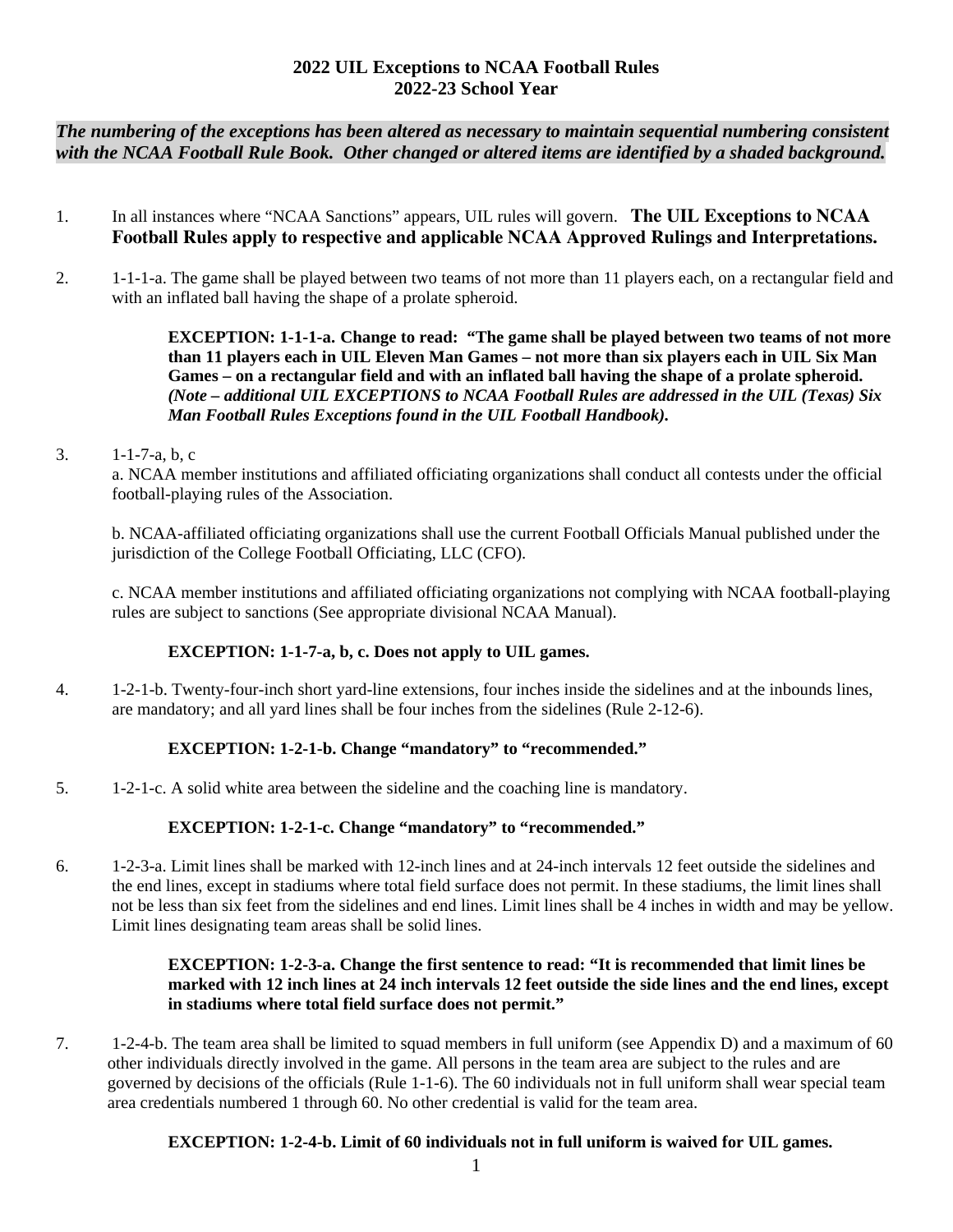8. 1-2-5-a. Each goal shall consist of two white or yellow uprights extending at least 30 feet above the ground with a connecting white or yellow horizontal crossbar, the top of which is 10 feet above the ground. The inside of the uprights and crossbar shall be in the same vertical plane as the inside edge of the end line. Each goal is out of bounds (see Appendix D).

### **EXCEPTION: 1-2-5-a. Add: "In UIL games 30 foot uprights are recommended, 20 foot uprights are mandatory."**

9. 1-2-5-b. Above the crossbar, the uprights shall be white or yellow and 18 feet, six inches apart inside to inside.

**EXCEPTION: 1-2-5-b. Change to read: "Above the crossbar the uprights shall be white or yellow and 23 feet 4 inches apart inside to inside. (EXCEPTION: When UIL schools are playing on collegiate fields with 18 feet 6 inches goal posts, and 23 feet 4 inches goal posts are not available, the collegiate goal posts may be used by mutual agreement of the competing schools.)"** 

10. 1-2-6. Soft, flexible four-sided pylons 4 inches by 4 inches with an overall height of 18 inches, which may include a 2-inch space between the bottom of the pylon and the ground, are required. They shall be red or orange in color. One manufacturer's logo or trademark is permitted on each pylon. Institutional logos, conference logos and the name/commercial logo of the sponsor of postseason games are also allowed. Any such marking may not extend more than 3 inches on any side. They are placed at the inside corners of the eight intersections of the sidelines with the goal lines and end lines. The pylons marking the intersections of the end lines and hash marks extended shall be placed three feet off the end lines.

## **EXCEPTION: 1-2-6 Add: "The use of 12 pylons is recommended, but 8 pylons, placed at the inside corners of the four intersections of the sidelines with the goal lines and end lines of each end zone is mandatory."**

11.  $1-3-1-i & k k$ 

j. Professional football league logos are prohibited. k. Advertising is prohibited on the ball [*Exceptions:* (1) Ball manufacturer's name or logo, (2) institutional logo, (3) conference logo, and (4) AFCA logo].

## **EXCEPTION: 1-3-1-j & k Do not apply to UIL games.**

12. 1-3-2-a. The game officials shall test and be sole judge of not more than ten balls offered for play by each team before and during the game. The game officials may approve additional balls if warranted by conditions.

### **EXCEPTION: 1-3-2-a. Add to the end of the first sentence: NOTE: It is mandatory that at least one ball be offered for play. It is recommended that each team offer at least two balls for play.**

13. 1-3-2-g. When the ball becomes dead in a side zone, is unfit for play, is subject to measurement in a side zone or is inaccessible, a replacement ball shall be obtained from a ball person (A.R. 1-3-2-I).

## **EXCEPTION: 1-3-2-g. Add: "(if balls are available and ball persons are being used)."**

14. 1-4-2-d. When a player enters the game after changing his jersey number, he must report to the referee. The officiating crew informs the opposing head coach and the referee announces the change. A player who enters the game after changing his number and does not report commits a foul for unsportsmanlike conduct.[S27]. (A.R. 1- 4-2-I)

### **EXCEPTION: 1-4-2-d. Add: "***(Note: For UIL games, the announcement of the change is dependent upon whether a Referee microphone is being utilized.)".*

15. 1-4-4-h. Players of a team must wear socks or leg coverings that are identical in color and design (*Exceptions:*  Unaltered knee braces, tape or a bandage to protect or prevent an injury, and barefoot kickers).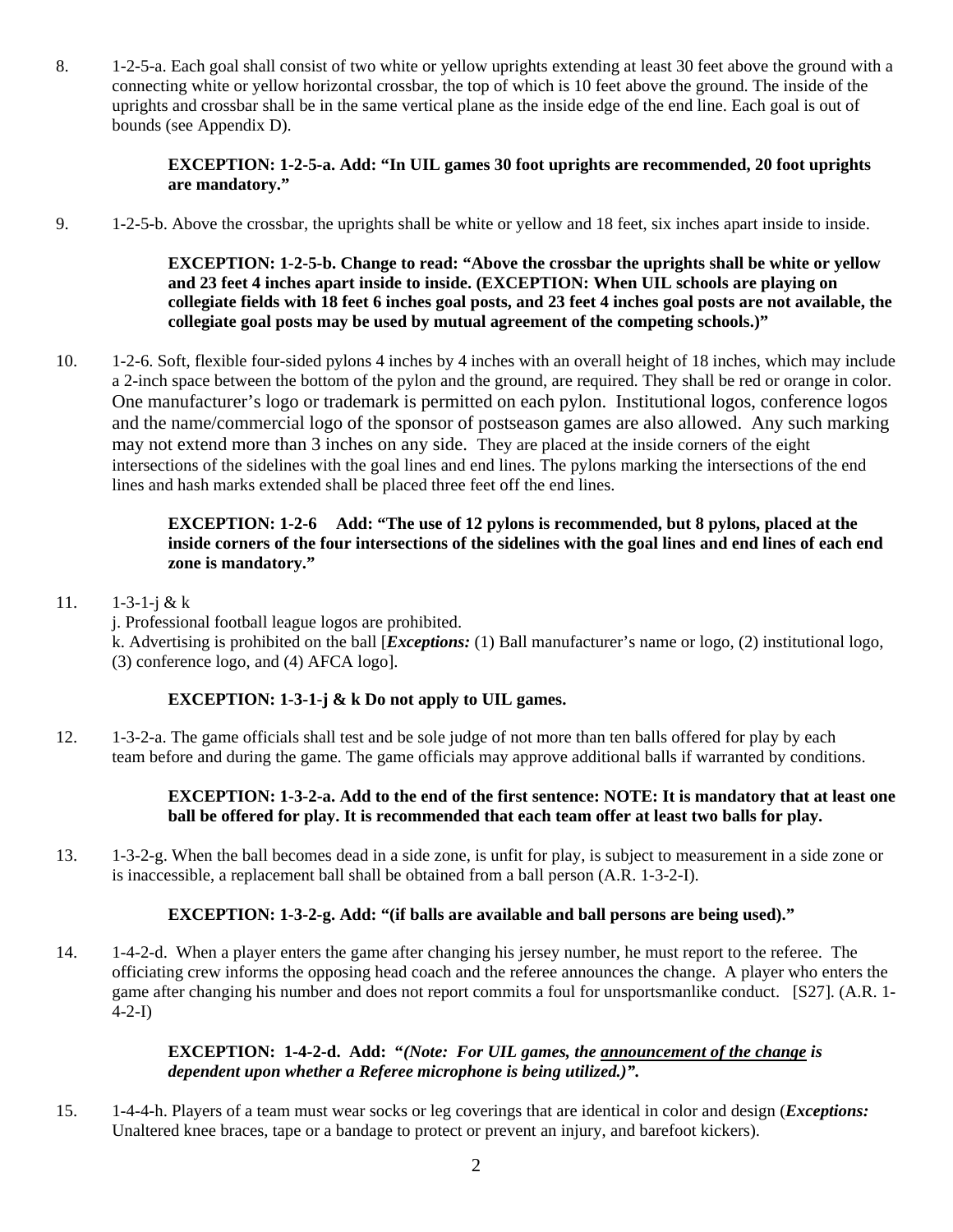#### **EXCEPTION: 1-4-4-h. Add: "(EXCEPTION: Any player may wear white sweat socks in lieu of socks or leg coverings that are identical in color and design worn by teammates.)"**

16. 1-4-5-a-2

 a. *Design*  2. Other than the player's number, the jersey may only contain: Player's name; School name; Mascot name; NCAA logo; Sleeve stripes; Logo for school, conference, mascot, postseason-game, memorial, the military; Graduate or Academic Recognition as part of an institutional or conference logo; The letter "C" to identify a Team Captain; American flag State flag Permissive for the 2019 season only: College Football 150th Anniversary Mark.

**EXCEPTION: 1-4-5-a-2. Delete all of item 2 and replace with the following:** 

**2. Other than the player's number, the jersey may only contain: Player's name, or, words that reflect positive values, such as "Honor", "Integrity", "Courage", etc., substituted for the player's name on the back of the jersey (by local district approval) School name Mascot name UIL Logo Sleeve stripes Logo for school, conference, mascot, postseason-game, memorial, the military Team slogan/acronym (by local district approval) The letter "C" to identify a Team Captain American flag State flag** 

## 17. 1-4-5-b

*b. Color* 

1. Players of opposing teams shall wear jerseys of contrasting colors. Players on the same team shall wear jerseys of the same color and design.

2. The visiting team shall wear white jerseys; however, the home team may wear white jerseys if the teams have agreed in writing before the season.

3. If the home team wears colored jerseys, the visiting team may also wear colored jerseys, if and only if the following conditions have been satisfied

a. The home team has agreed in writing prior to the game; and

b. The conference of the home team certifies that the jersey of the visiting team is of a contrasting color.

4. If on the kickoff at the start of each half, the visiting team wears a colored jersey in violation of the conditions specified in paragraph 3, it is a foul for unsportsmanlike conduct.

 PENALTY: Administer as a dead-ball foul. 15 yards at the succeeding spot following the kickoff. If the kickoff is returned for a touchdown, the penalty is assessed either on the try or on the succeeding kickoff, at the option of the home team. [S27]. In addition, Officials shall charge a team timeout at the start of each quarter the illegal jerseys are worn, or a foul for delay of the game if all timeouts have been used.

**EXCEPTION: Rewrite 1-4-5-b to read: 1-4-5-b** 

*b. Color*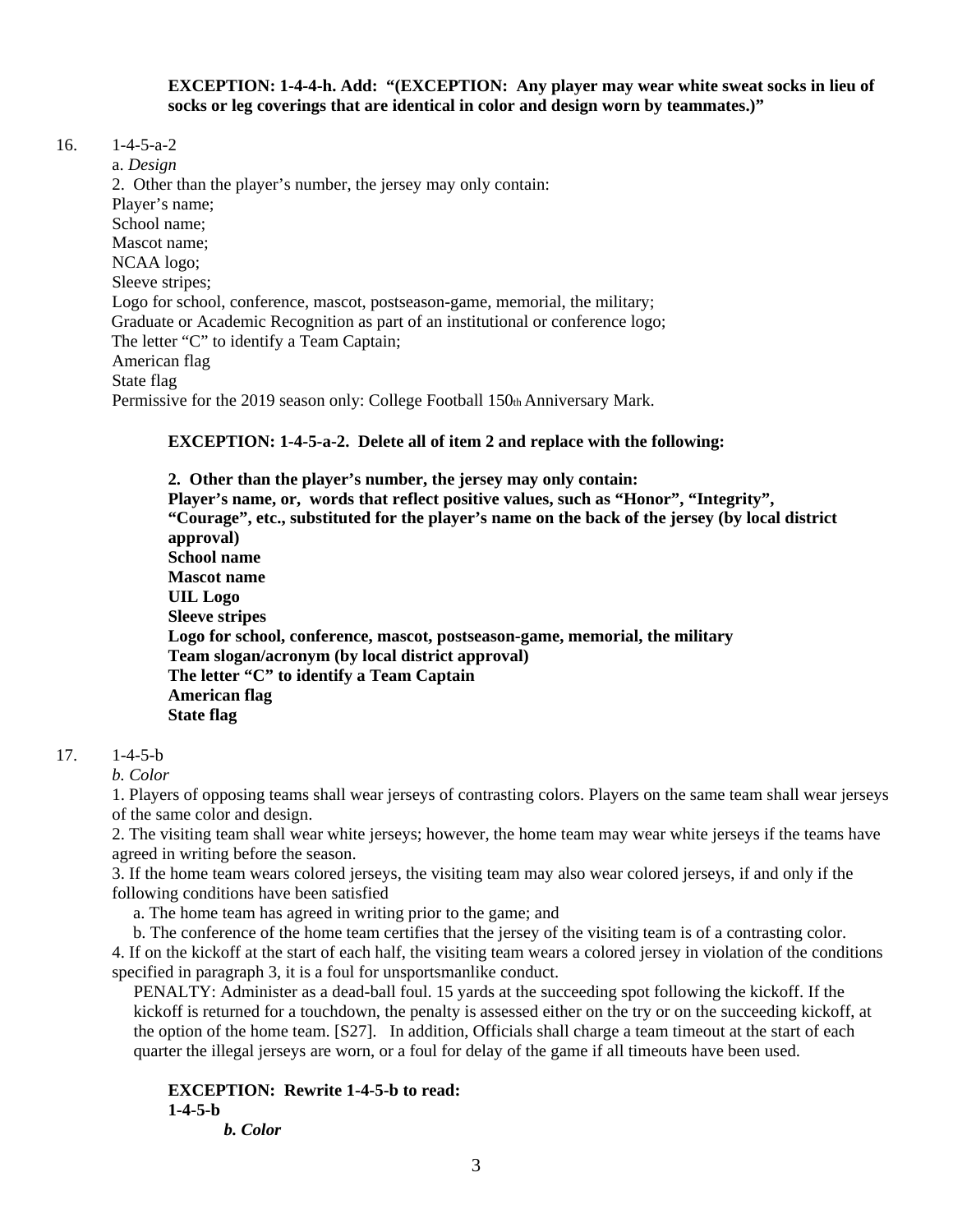**1. Players of opposing teams shall wear jerseys of contrasting colors. Players on the same team shall wear jerseys of the same color and design.** 

**2. It is suggested the visiting team wear white jerseys, however, light colored jerseys, instead of white, are acceptable if jersey colors of the teams are obviously contrasting colors with clearly visible numbers. The home team may wear white jerseys if the teams have agreed in writing prior to the game.** 

**3. If the home team wears colored jerseys, the visiting team may also wear colored jerseys if the jerseys are of contrasting colors and are agreed upon in writing by the home team head coach prior to the game. A "light colored" jersey (in lieu of a white jersey as per paragraph 2) worn by the visiting team does not require home team coach agreement provided the jersey is of contrasting color to the home team's jerseys.** 

**4. If on the kickoff at the start of each half, the home team wears white jerseys without agreement in violation specified in paragraph 2, or the visiting team wears a colored jersey (other than a contrasting light color) in violation specified in paragraph 3, it is a foul for unsportsmanlike conduct.** 

**PENALTY: Administer as a dead-ball foul. 15 yards at the succeeding spot following the kickoff. If the kickoff is returned for a touchdown, the penalty is assessed either on the try or on the succeeding kickoff, at the option of the offended team. [S27]. In addition, officials shall charge a team timeout at the start of each quarter the illegal jerseys are worn, or a foul for delay of the game if all timeouts have been used.** *(Note – if there is a disagreement on whether jersey colors were agreed upon [home team wearing white jerseys per paragraph 2, or visiting team wearing colored – other than "light colored" – jerseys per paragraph 3], the offending team can avoid penalty(ies) by producing proof of the written agreement prior to the scheduled opening kickoff. At the opening kickoff, if the offended team head coach agrees to the jersey colors worn on opening kickoff, those jersey colors are considered legal for the remainder of the game.)* 

#### 18. 1-4-5-c-1&2

c. *Numerals* 

1. The jersey must have clearly visible, permanent Arabic numerals measuring at least 8 and 10 inches in height front and back, respectively, of a color which itself is clearly in distinct contrast with the color of the jersey, irrespective of any border around the number.

2. Teams wearing jerseys/numerals that do not conform to this rule will be asked to change into legal jerseys before the game and before the start of the second half. On the kickoff at the start of each half, if a team wears a jersey in violation of the conditions specified in paragraph 1, it is a foul for unsportsmanlike conduct.

PENALTY—Administer as a dead-ball foul. 15 yards at the succeeding spot following the kickoff. If the kickoff is returned for a touchdown, the penalty is assessed either on the try or on the succeeding kickoff, at the option of the home team. [S27] In addition, Officials shall charge a team timeout at the start of each quarter the illegal jerseys are worn, or a foul for delay of the game if all timeouts have been used. (A. R. 1-4-5-I)

#### **EXCEPTION: 1-4-5-c-PENALTY:**

 **PENALTY: Administer as a dead-ball foul. 15 yards at the succeeding spot following the kickoff. If the kickoff is returned for a touchdown, the penalty is assessed either on the try or on the succeeding kickoff, at the option of the offended team. [S27]. In addition, officials shall charge a team timeout at the start of each quarter the illegal jerseys are worn, or a foul for delay of the game if all timeouts have been used.** *(Note – Numerals must be "clearly visible" on the field and from press box level – i.e., coaches, media, etc., can clearly see the numerals from the press box, and the numerals are clearly visible on film. Although the terms "clearly visible" and "distinct contrast with the color of the jersey" are subject to interpretation, the penalty for non-compliance of this rule is expected to be strictly enforced as written at the varsity level. To prevent inconsistency in applying this rule, questionable jerseys (photos) should be submitted to TASO for a decision as to whether the jersey numerals are legal. Once the numerals are certified as meeting the criteria as contrasting in color with*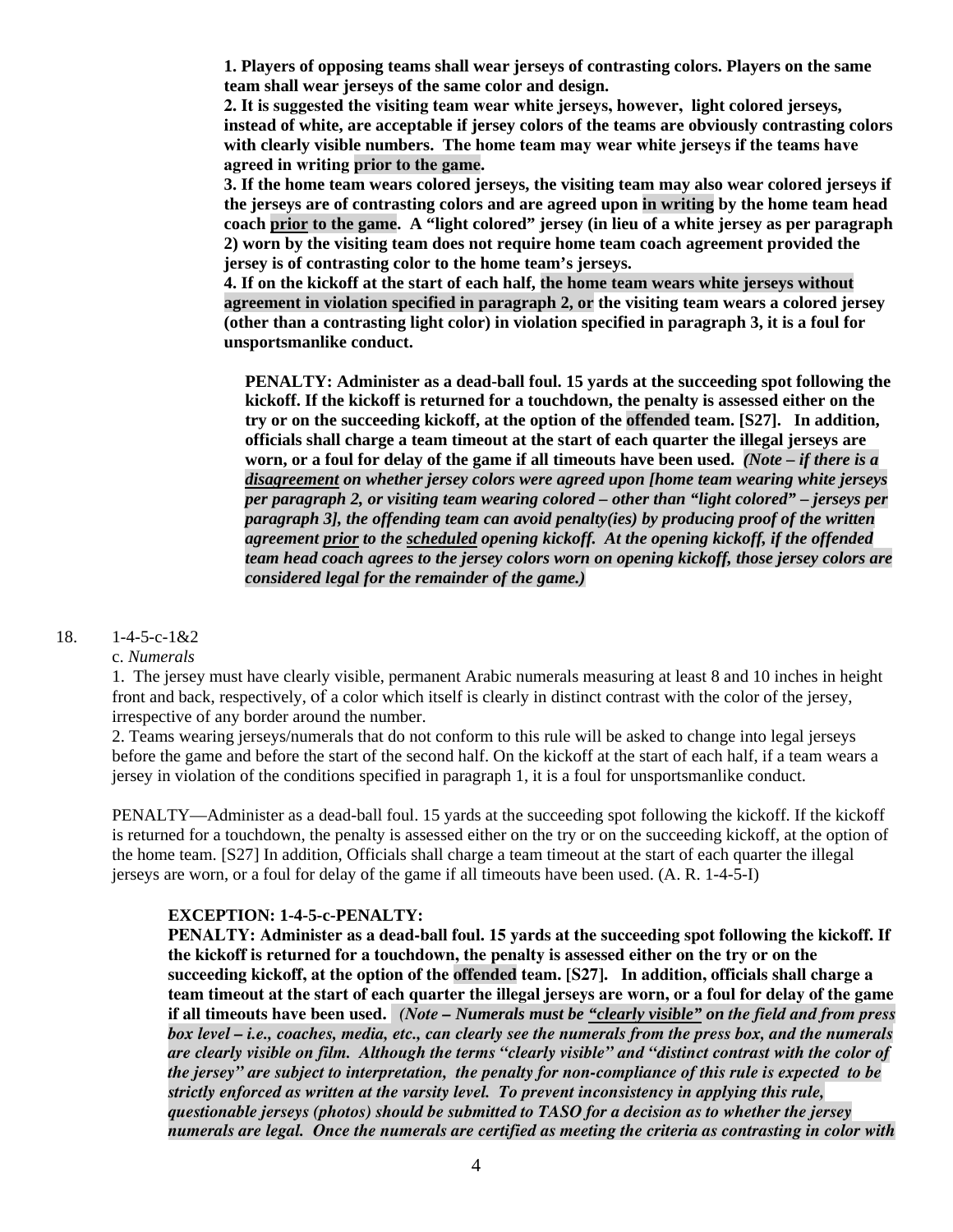#### *the jersey color, the jerseys may be worn during the season without penalty.)*

19. 1-4-6-a-1. *Towels and Hand Warmers.* 1. Solid white towels no smaller than 4" X 12" and no larger than 6" X 12" with no words, symbols, letters, or numbers. Towels may bear the team logo. They may also contain a single manufacturer's or distributor's normal label or trademark not to exceed 2-1/4 square inches in area. Towels that are not solid white are not permitted.

#### **EXCEPTION: 1-4-6-a-1. Exception: For UIL games, towels may be of school color and may contain school name, school initials and/or mascot insignia. Towels may not contain numbers.**

20. 1-4-6-c *Eye shields.* Eye shields must be clear, not tinted, and made from molded or rigid material. Eyeglasses and goggles also must be clear and not tinted. No medical exceptions are allowed.

**EXCEPTION: 1-4-6-c. DELETE the last sentence that states: "No medical exceptions are allowed."** 

**ADD: "Exception: A player(s) is permitted to participate in UIL games wearing tinted eyeglasses or goggles, if the player has been issued a current season UIL Medical Exemption Form that allows for his/her participation wearing tinted eyeglasses or goggles. Prior to the start of each game in which the player will potentially participate wearing tinted eyeglasses or goggles, the Head Coach must present to the Referee of the game a copy of the properly completed UIL Medical Exemption Form that allows for the player's participation with tinted eyeglasses or goggles. Once the game begins, no player may participate wearing tinted eyeglasses or goggles unless the coach has presented the UIL Medical Exemption Form to the Referee prior to the start of the game.** *(Note: The exemption applies only to tinted eyeglasses or goggles – tinted eye shields are prohibited and medical exceptions are not allowed for tinted eye shields.)"* 

21. 1-4-8-a. No player wearing illegal equipment or failing to wear mandatory equipment shall be permitted to play, (Exception: Rule 1-4-5-c).

## **EXCEPTION: 1-4-8-a. Add: "Exception: Players are allowed to wear Elastic Ankle Coverings/Spats in UIL games."**

- 22. 1-4-11-c. Media communication equipment, including cameras, sound devices, computers and microphones, is prohibited on or above the field, or in or above the team area (Rule 2-31-1). *Exceptions:* 
	- 1. Camera equipment attached to a goal support behind the uprights and crossbar.
	- 2. Camera(s) embedded in any pylon.
	- 3. A camera, with no audio component, may be attached to the cap of any official with prior approval of the conference and the participating institutions.

# **EXCEPTION: Change 1-4-11-c-3 to read:**

### **"A camera, with no audio component, may be attached to the cap of any official with prior approval of the official, the UIL, and the participating institutions."**

23. 1-4-13. A microphone is mandatory for the referee to be used for all game announcements. It is strongly recommended that it be a lapel-type microphone. The microphone must be controlled by the referee. It may not be open at other times. Microphones on other officials are prohibited. *Exception:* A protected wireless communication system open only to the officiating crew and conference officiating observer is allowed.

> **EXCEPTION: 1-4-13. In the first sentence, change "mandatory" to "recommended".**  *(Note: This exception only removes the mandatory requirement to provide a referee's microphone – the other provisions of the rule remain as written in the NCAA Rule Book. If a referee's microphone is provided, the announcement of a player's number who has committed a foul is considered to be part of "game announcements" and is not prohibited by NCAA rule or by UIL exception.)*

24. 2-16-4-a. A field goal place kick is a kick by a player of the team in possession while the ball is controlled on the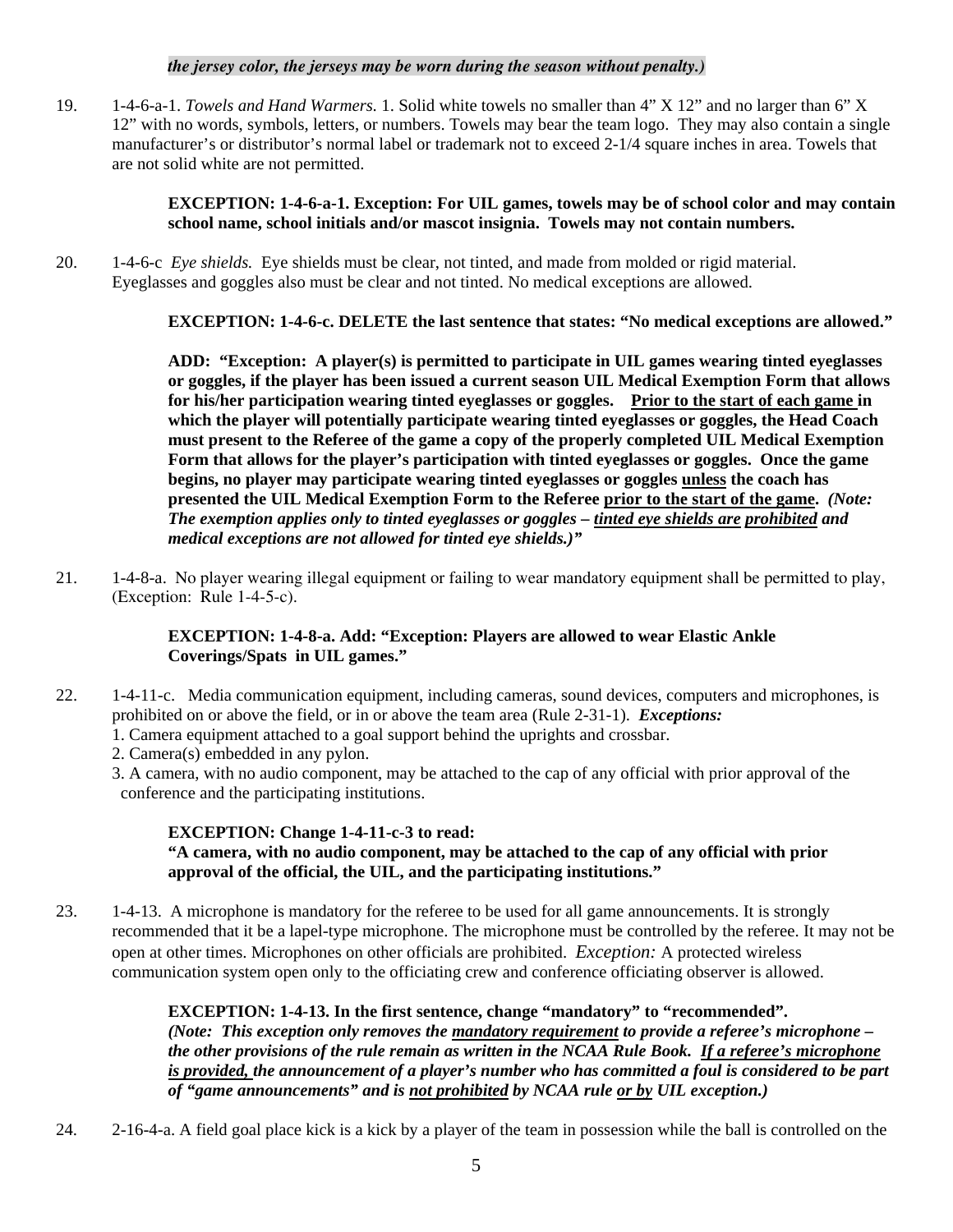**EXCEPTION: 2-16-4-a. Change to read: A field goal place kick is a kick by a player of the team in possession while the ball is controlled on the ground or a tee by a teammate. If a tee is used it shall not elevate the ball's lowest point more than two inches above the ground.** 

#### 25. 2-27-12

#### a. *Disqualified Player:*

1. A disqualified player is one who is declared ineligible for further participation in the game and is allowed to remain in the team area.

2. A player serving a first-half suspension due to his disqualification in the team's previous game may participate in pre-game warm-up activities. During the first half he may remain in the team area but may not participate in the first half of the game.

#### b. *Ejected Player:*

 1. An ejected player is one who is declared ineligible for further participation in the game and is not allowed to remain in the team area. This player must leave the playing enclosure under the escort of team personnel before the next play after his ejection. He must remain out of view of the field of play under team supervision for the duration of the game.

 2. A player serving a first-half suspension due to his ejection in the team's previous game may participate in pre game warm-up activities. During the first half he must remain out of view of the field of play under team supervision.

**EXCEPTION: 2-27-12. Delete Article 12 in its entirety and replace with the following: "A disqualified player, or an ejected player, is one who is declared ineligible for further participation in the game. A disqualified/ejected player is not required to leave the team area. Participation in any future game is governed by the UIL Constitution And Contest Rules, Subchapter C, Athletics SECTION 1208 (I) (5) (A): 'Player Ejection. Any player ejected from a contest is subject to an automatic penalty. The automatic penalty for such an ejection is as follows:** 

**(A) Football. Ejected player misses the rest of the game in which they were ejected plus the first half of the following game.'** 

*(Exception: Disqualification/ejection as a result of a targeting foul does not automatically require the player to miss the first half of the following game.)"* 

26. 2-29-1. The game clock is any device under the direction of the appropriate official used to time the 60 minutes of the game.

#### **EXCEPTION: 2-29-1. Change '60' to '48'**.

27. 2-29-2. Each stadium shall have a visual play clock at each end of the playing enclosure. The play clock must be capable of counting down from both 40 seconds and 25 seconds. It should automatically default to 40 seconds and start immediately upon being reset by the play-clock operator when any official signals that the ball is dead after a play.

> **EXCEPTION: 2-29-2.**. **At the beginning of the first sentence, add the following: "It is recommended that"……and delete the word 'shall'.** *(Note: Visual play clocks are not mandatory, but if visual play clocks are available and operated, they must be capable of counting down from both 40 seconds and 25 seconds)***.**

#### 28. 3-1-1

a. *Pregame Warmup.* Prior to regular season games, teams may have access to the field for pregame warm-ups until at least 22 minutes before the opening kickoff. This may be altered in advance through written mutual agreement of the teams. Game management personnel are responsible for administering this rule.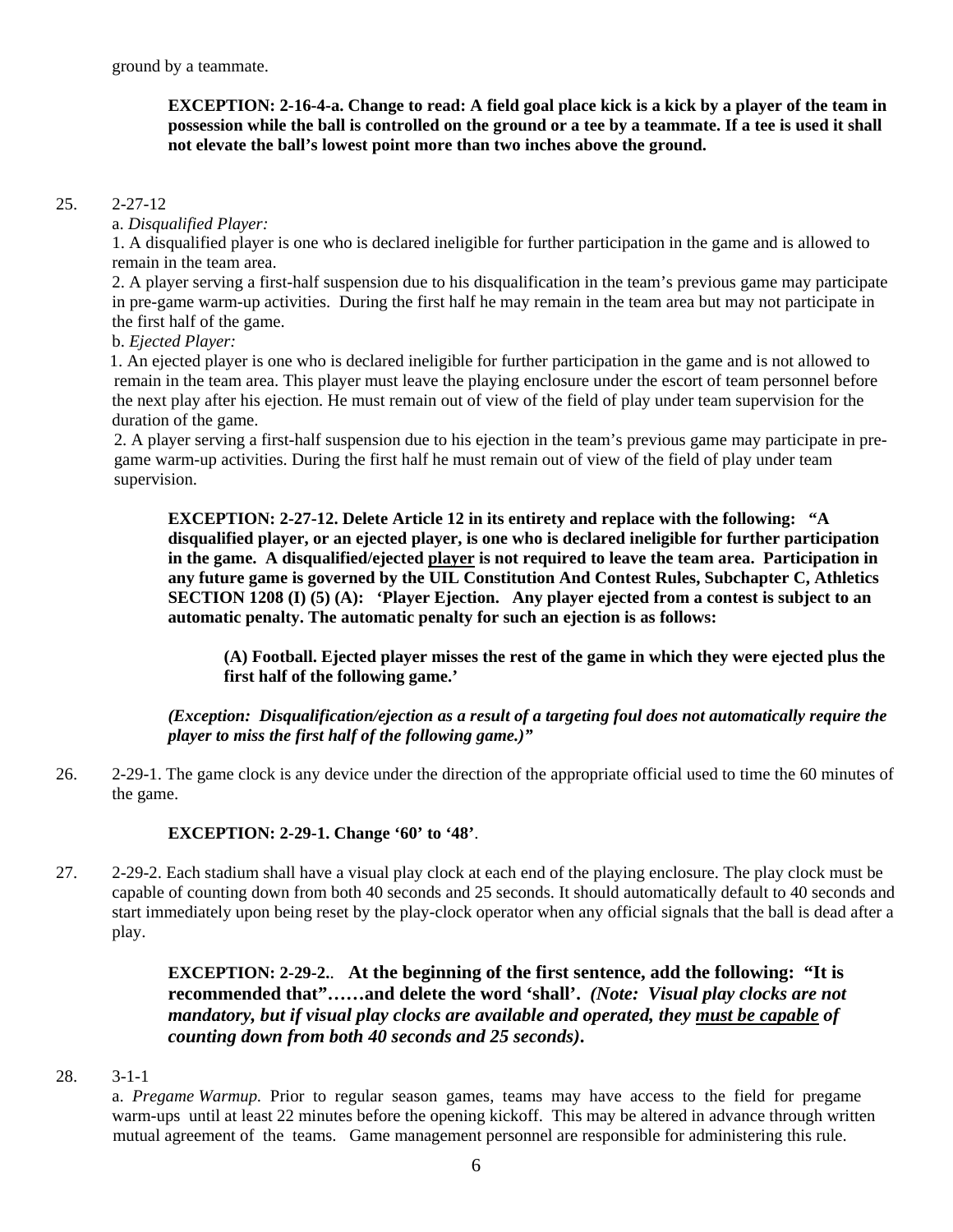b. When any Squad Member enters the playing enclosure prior to the officials escorting the captains out for the coin toss, the head coach or an assistant coach from that team must be present on the field.

c. When Squad Members are present within the playing enclosure subsequent to the officials' jurisdiction, they must be wearing their jerseys or have their numerals readily visible. Any player without their numeral readily visible must leave the playing enclosure.

d. Each half shall start with a kickoff..

e. Three minutes before the scheduled starting time, the referee shall toss a coin at midfield in the presence of not more than four field captains from each team and another game official, first designating the field captain of the visiting team to call the coin toss. Before the second half, the referee will obtain the teams' second-half options. f. During the coin toss, each team shall remain in the area between the nine yard marks and its sideline or in the team area. The coin toss begins when the field captains leave the nine-yard marks and ends when the captains return to the nine-yard marks.

## **EXCEPTION: 3-1-1-a, b & c: Items "a, b, & c" do not apply to UIL games**

**EXCEPTION: 3-1-1-e: Replace item "e" with the following: "It is recommended that the coin toss be conducted at midfield three minutes before the scheduled starting time. The referee shall toss the coin in the presence of no more than four field captains of the opposing teams and another game official, first designating the visiting field captain to call the fall of the coin. Before the second half, the referee will obtain the teams' second-half options."** 

29. 3-1-3. The NCAA tiebreaker system will be used when a game is tied after four periods. NCAA football-playing rules apply, with the following exceptions:

> **EXCEPTION: 3-1-3 Change to read: "UIL varsity games and playoff games that end in a tie will be decided using the NCAA Tiebreaker Procedure". "Exception – in district games in which the referee has been informed before the game that the game will be played using the UIL "positive points" tie breaking criteria, the scoring team may elect to play the try down after scoring a touchdown during an extra period. If the team on defense refuses to play the try down, the Referee may award the number of points the team could have scored had the defense played the try down without the snap of the ball being required.**

#### 30. 3-1-3-b.

b. The officials will escort the captains (Rule 3-1-1) to the center of the field for the coin toss. The referee shall toss a coin at midfield in the presence of not more than four field captains from each team and another game official, first designating the field captain of the visiting team to call the coin toss. The winner of the toss may not defer the choice and shall choose one of the following options:

1. Offense or defense, with the offense at the opponent's 25-yard line to start the first possession series. 2. Which end of the field shall be used for both possession series of that overtime period. The officials will escort the captains (Rule 3-1-1) to the center of the field for the coin toss.

#### **EXCEPTION: 3-1-3-b. Change the first paragraph to read: "In overtime the officials will escort the head coaches to the center of the field for the coin toss. The referee shall toss a coin at midfield in the presence of the head coach of each team and another game official, first designating the head coach of the visiting team to call the coin toss. The winner of the toss may not defer the choice and shall choose one of the following options:"**

31. 3-2-1. The total playing time in a collegiate game shall be 60 minutes, divided into four periods of 15 minutes each, with one-minute intermissions between the first and second periods (first half) and between the third and fourth periods (second half) (*Exception:* A one-minute intermission between the first and second and the third and fourth periods may be extended for radio and television timeouts).

a. No period shall end until the ball is dead and the referee declares the period ended [S14].

b. The intermission between halves shall be 20 minutes, unless altered before the game by mutual agreement of the administrations of both schools. Immediately after the second period ends, the referee should begin the intermission by signaling to start the game clock [S2].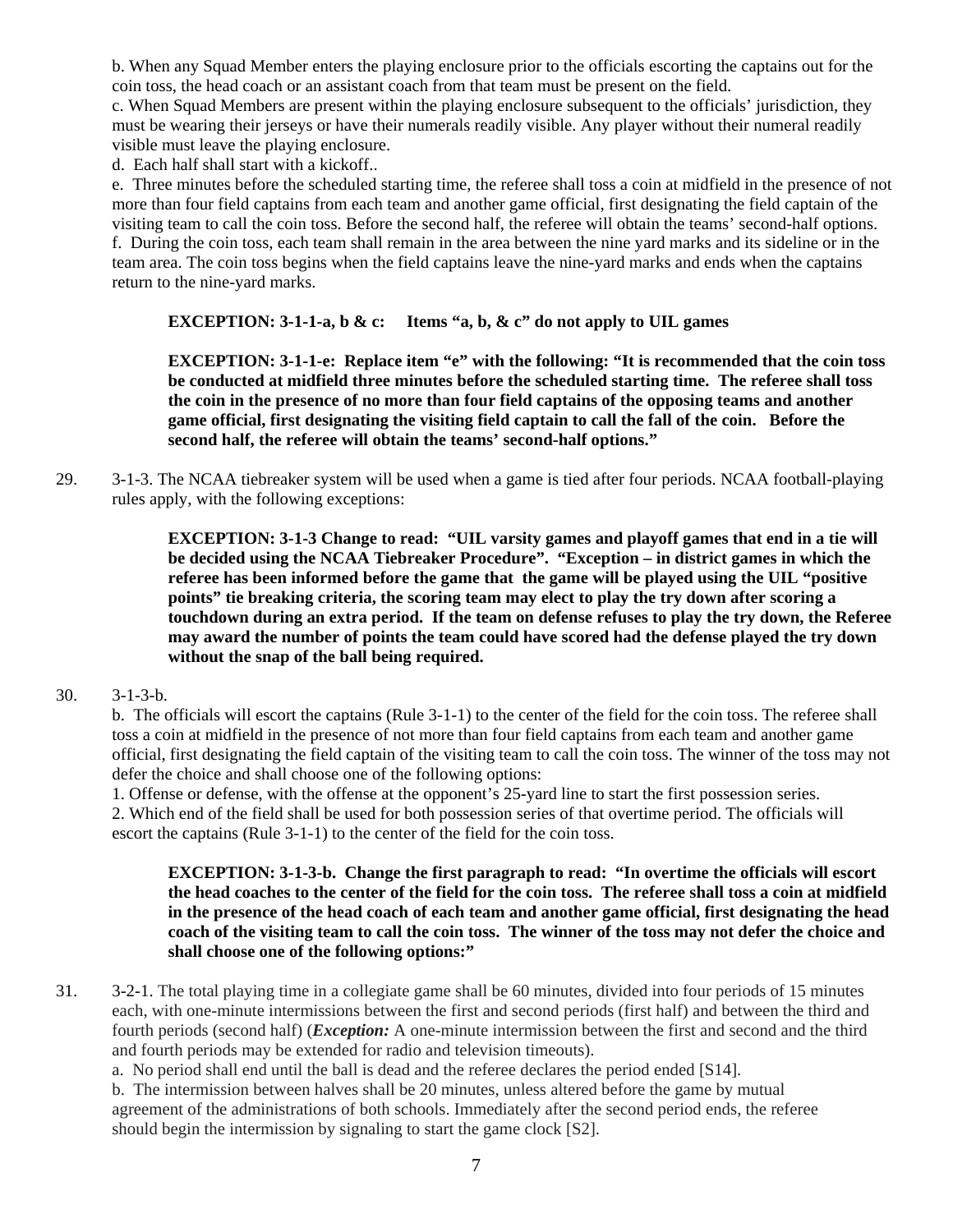**EXCEPTION: 3-2-1. Change to read as follows:** 

**The total playing time in UIL Varsity games shall be 48 minutes, divided into four periods of 12 minutes each, with one-minute intermissions between the first and second periods (first half) and between the third and fourth periods (second half) (***Exception:* **In games below the varsity level, periods may be shortened by mutual consent of the competing schools).** 

**a. No period shall end until the ball is dead and the referee declares the period ended [S14]. b. The intermission between halves, which begins when the field is clear of all players and coaches, shall be a maximum of 28 minutes for regular season games and 24 minutes for post-season games. The intermission between halves for post-season games may be 28 minutes if mutually agreed upon by both schools. [S2]** 

**c. Halftime of State Championship games shall be 24 minutes. [S2]**

32. 3-2-4-c-7&8

c. *25-Second Clock.* If the officials signal the game clock to be stopped for any of the following reasons, the referee shall signal (one open palm in an over- the-head pumping motion) that the clock should be set at 25 seconds:

7. After a kick down other than a free kick.

8. Score other than a touchdown (not the try).

### **EXCEPTION: 3-2-4-c-7&8 Change #7 to read: "After a kick down" Change #8 to read: "Score"**

33. 3-3-2-d-2 . *Starts on the Snap.* For each of the following, the game clock is stopped on an official's signal. If the next play begins with a snap, the game clock will start on the snap:

2. With fewer than two minutes remaining in a half a Team A ball carrier, fumble or backward pass is ruled out of bounds. (*Exception:* After a Team A forward fumble, the clock starts on the referee's signal.)

## **EXCEPTION: 3-3-2-d-2. Replace 3-3-2-d-2 with:**

**A Team A ball carrier, fumble or backward pass is ruled out of bounds. (***Exception:* **After a Team A forward fumble, the clock starts on the referee's signal.).** 

34. 3-3-2-e-3. *Starts on the Referee's Signal.* For each of the following reasons, the game clock is stopped on an official's signal. If the next play begins with a snap, the game clock will start on the referee's signal: 3. Other than with fewer than two minutes remaining in a half, a Team A ball carrier, fumble or backward pass is ruled out of bounds.

## **EXCEPTION: 3-3-2-e-3. Delete – does not apply to UIL games.**

- 35. 3-3-3-c. If a game is suspended under Rules 3-3-3-a and b before the end of the fourth period and cannot be resumed, there are four possible options:
	- 1. Resume the game at a later date;
	- 2. Terminate the game with a determined final score;
	- 3. Forfeit of the game; or
	- 4. Declare a no contest.

The option that takes effect shall be determined by conference policy if both institutions are members of the same conference. In non-conference competition, the directors of athletics at the participating institutions or their designees, in consultation with the coaches, must agree on one of the four options. This agreement will include the final score if the game is terminated (Rule 8-1-2). In the event that the directors of athletics do not reach an agreement, the conference policy of the home team shall be used to determine the outcome.

## **EXCEPTION: 3-3-3-c: DELETE the last paragraph in its entirety and replace with the following**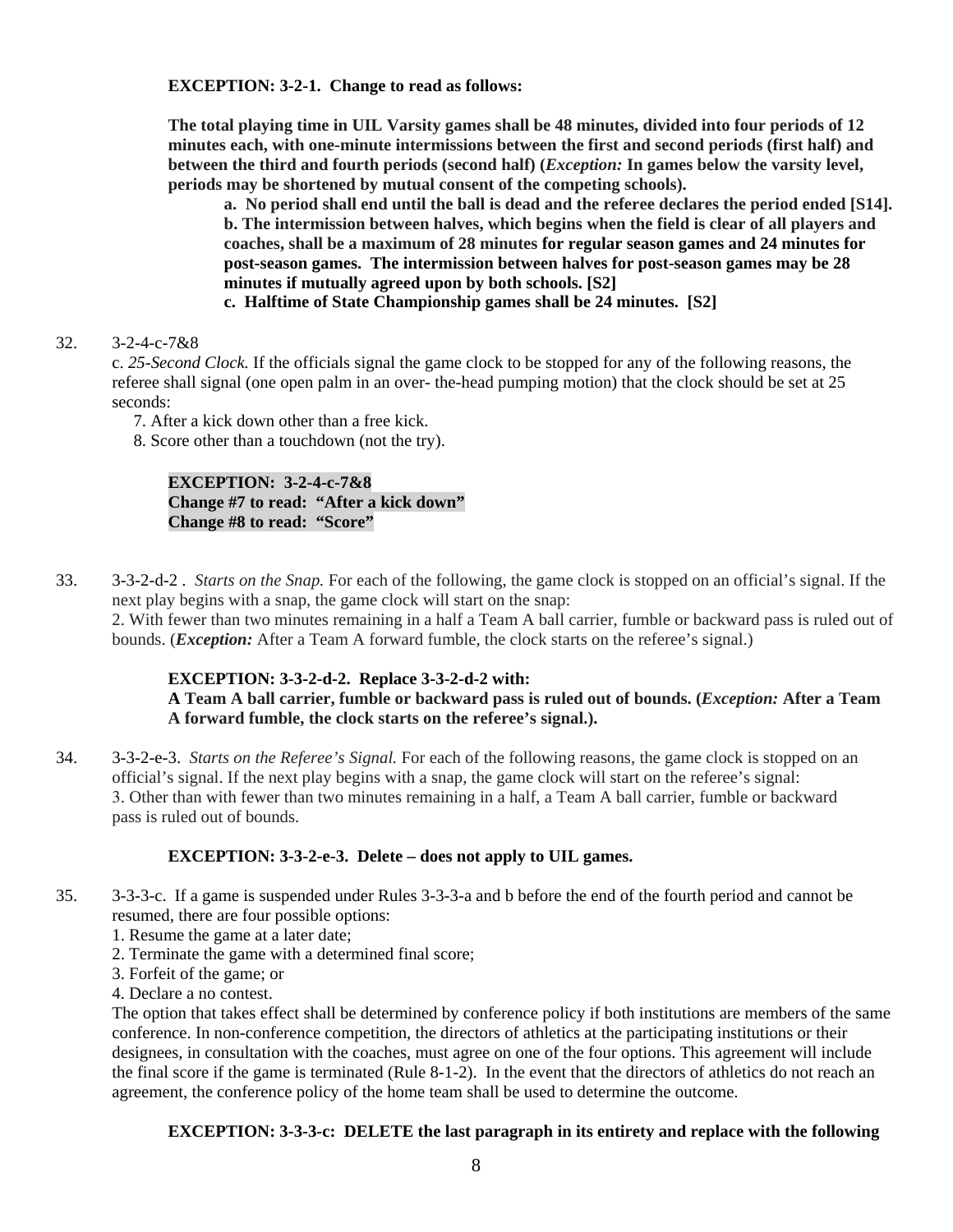**paragraph:** 

**The option that takes effect shall be determined by District Policy if both schools are members of the same district. In non-district competition, the directors of athletics at the participating schools or their designees, in consultation with the coaches, must agree on one of the four options. This agreement will include the final score if the game is terminated (Rule 8-1-2). In the event that the directors of athletics do not reach an agreement, UIL policy shall be used to determine the outcome if both schools are UIL member schools.**

## 36. 3-3-5-b. Feigning Injuries

Feigning an injury for any reason is unethical. An injured player must be given full protection under the rules, but feigning an injury is dishonest, unsportsmanlike, and contrary to the spirit of the rules. For questionable game action, an institution or conference has the option to consult the National Coordinator of Football Officials who would then facilitate a video review. After the review, the National Coordinator will communicate any findings to the conference office for further action. Attention is directed to the strongly worded statement in The Football Code (Coaching Ethics, Section g).

## **EXCEPTION: 3-3-5-b: Delete in its entirety – does not apply to UIL games.**

## 37. 3-3-7-b. Length of Timeouts

 b. For live televised games only, a charged team timeout shall be 30 seconds plus the 25-second play clock interval. However, the head coach may request that one of the allowed three timeouts in each half be a full timeout. This request should be communicated to the referee when the timeout request is made to the officials. The charged team timeout during an extra period may be a full timeout, at the request of the head coach."

## **EXCEPTION: 3-3-7-b. Delete paragraph "b" in its entirety – does not apply to UIL games.**

38. 6-1-1 For any free kick formation, the kicking team's restraining line shall be the yard line through the most forward point from which the ball shall be kicked, and the receiving team's restraining line shall be the yard line 10 yards beyond that point. Unless relocated by a penalty, the kicking team's restraining line on a kickoff shall be its 35-yard line, and for a free kick after a safety, its 20-yard line.

### **EXCEPTION: 6-1-1 Change the last sentence to read: Unless relocated by a penalty, the kicking team's restraining line on a kickoff shall be its 40-yard line, and for a free kick after a safety, its 20 yard line.**

39. 6-5-1-a. If a Team B player makes a fair catch, the ball becomes dead where caught and belongs to Team B at that spot. [*Exception:* If a Team B player makes a fair catch of a free kick behind Team B's 25-yard line, the ball belongs to Team B at its own 25-yard line. The next snap shall be from midway between the hashmarks, unless a different position on or between the hashmarks is selected by the team designated to put the ball in play before the play clock is at 25 seconds or before any subsequent ready-for-play signal. After the play clock is at 25 seconds or any subsequent ready-for-play signal, the ball may be relocated only after a charged team timeout unless preceded by a Team A foul or offsetting fouls.]

## **EXCEPTION: 6-5-1-a**

**Replace 6-5-1-a to read: If a Team B player makes a fair catch, the ball becomes dead where caught and belongs to Team B at that spot. [***Exception:* **If a Team B player makes a fair catch of a free kick behind Team B's 25-yard line, the ball belongs to Team B at its own 25-yard line. The next snap shall be from midway between the hashmarks, unless a different position on or between the hashmarks is selected by the team designated to put the ball in play before the ready-for-play signal. After the ready-for-play signal, the ball may be relocated after a charged team timeout, unless preceded by a Team A foul or offsetting fouls.]**

40. 8-3-2-a. The ball shall be put in play by the team that scored a six-point touchdown. If a touchdown is scored during a down in which time in the fourth period expires, the try shall not be attempted unless the point(s) would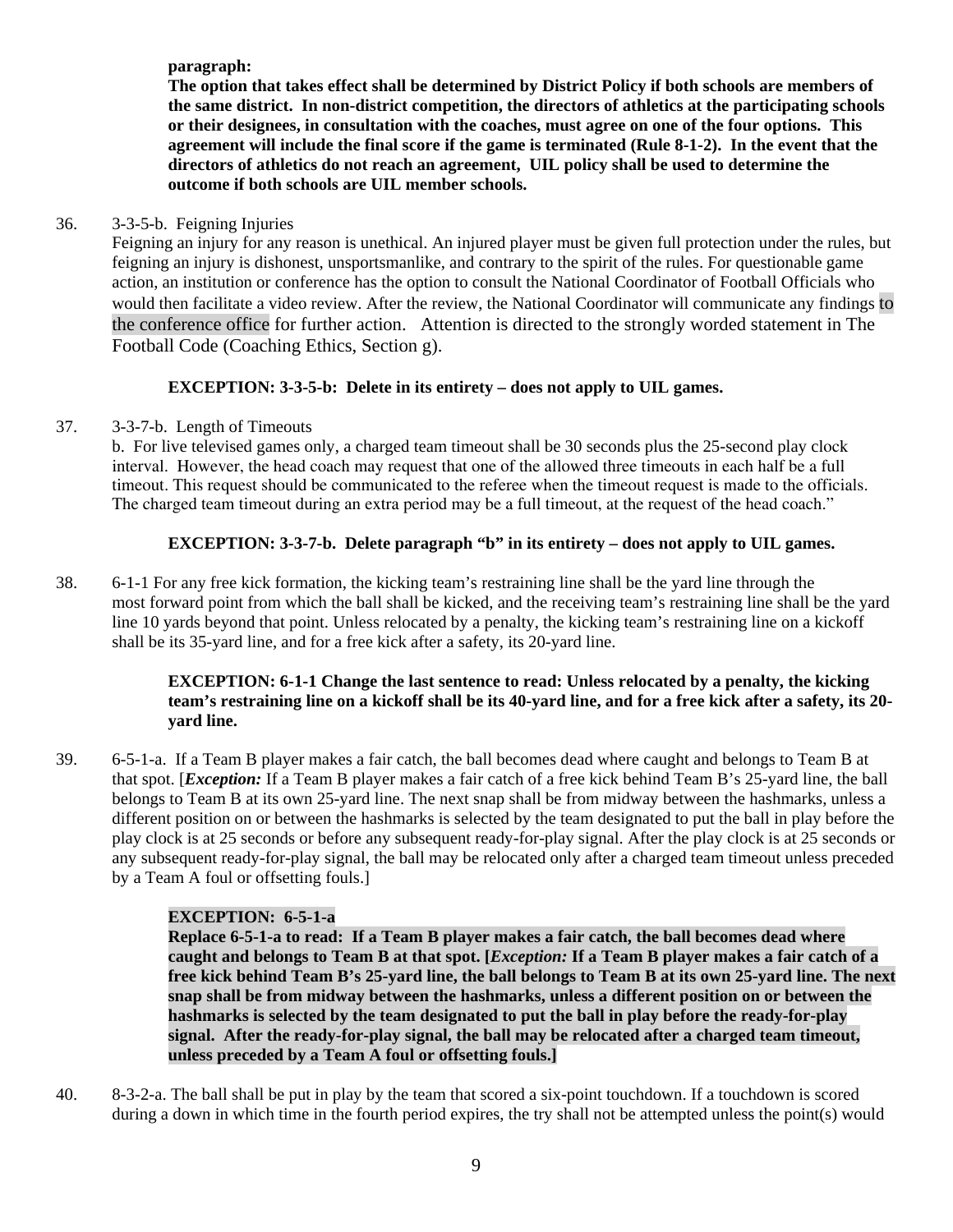affect the outcome of the game. (*Exception*: If the scoring team is ahead by one or two points, they have the option to forego the try.).

**EXCEPTION: 8-3-2-a. Varsity district games using "positive points" tie breaking criteria will use the following exception:** 

**Coaches in the game should inform the referee before the game (pre-game conference) that the game will be played using the UIL "positive points" exception. Failure to notify the referee prior to the coin toss does not negate specific DEC rules relating to "positive points". If notification is given to the referee, the tie game will be played with the following exception to rule 8-3-2-a:** 

**If a touchdown is scored during a down in which time in the fourth period expires, the scoring team may elect to play the try down. If the team on defense refuses to play the try down, the Referee may award the number of points the team could have scored had the defense played the try down without the snap of the ball being required.** 

41. 8-3-2-c. The snap will be midway between the hash marks on the opponent's three-yard line or from any other point on or between the hash marks on or behind the opponent's three-yard line if the position of the ball is selected by the team designated to put the ball in play before the play clock is at 25seconds or before any subsequent ready-for-play signal. The ball may be relocated after a Team B foul or a charged timeout to either team, unless the timeout is preceded by a Team A foul or offsetting fouls (Rules 8-3-3-a and 8-3-3-c-1).

### **EXCEPTION: 8-3-2-c**

**Replace 8-3-2-c to read: The snap will be midway between the hash marks on the opponent's three-yard line or from any other point on or between the hash marks on or behind the opponent's three-yard line if the position of the ball is selected by the team designated to put the ball in play before the ready-for-play signal. The ball may be relocated after a Team B foul or a charged timeout to either team, unless the timeout is preceded by a Team A foul or offsetting fouls (Rules 8- 3-3-a and 8-3-3-c-1).** 

42. 8-6-2. After a touchback is declared, the ball belongs to the defending team at its own 20-yard line, unless the touchback results from a free kick, in which case the ball belongs to Team B at its 25-yard line. The ball shall be put in play on or between the hash marks by a snap (*Exception:* Extra-period rules). The snap shall be from midway between the hash marks, unless a different position on or between the hash marks is selected by the team designated to put the ball in play before the play clock is at 25 seconds or before any subsequent ready-for-play signal. After the ready-for-play signal, the ball may be relocated after a charged team timeout, unless preceded by a Team A foul or offsetting fouls.

#### **EXCEPTION: 8-6-2**

**Replace 8-6-2 to read: After a touchback is declared, the ball belongs to the defending team at its own 20-yard line, unless the touchback results from a free kick, in which case the ball belongs to Team B at its 25-yard line. The ball shall be put in play on or between the hash marks by a snap (***Exception:* **Extra-period rules). The snap shall be from midway between the hash marks, unless a different position on or between the hash marks is selected by the team designated to put the ball in play before the ready-for-play signal. After the ready-for-play signal, the ball may be relocated after a charged team timeout, unless preceded by a Team A foul or offsetting fouls.** 

43. 9-1-3 TARGETING AND INITIATING CONTACT WITH THE CROWN OF THE HELMET (**PENALTY** Statement)

and

9-1-4 TARGETING AND INITIATING CONTACT TO HEAD OR NECK AREA OF DEFENSELESS PLAYER (**PENALTY** Statement)

PENALTY—[ARTICLE 3 and ARTICLE 4]—15 yards. For dead-ball fouls, 15 yards from the succeeding spot. Automatic first down for fouls by Team B if not in conflict with other rules. For fouls in the first half: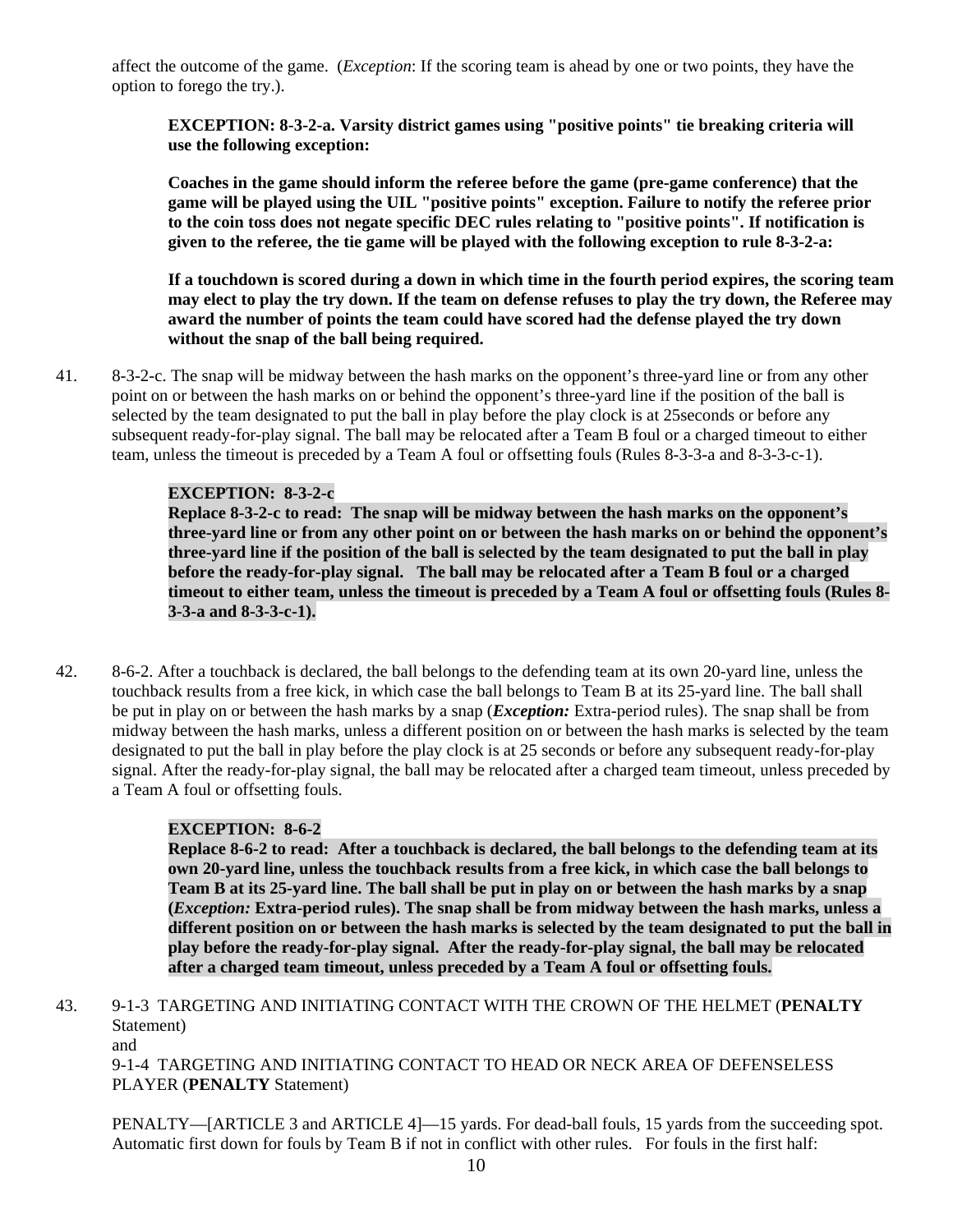Disqualification for the remainder of the game. (Rule 2-27-12) For fouls in the second half: Disqualification for the remainder of the game and the first half of the next game. If the foul occurs in the second half of the last game of the season, players with remaining eligibility shall serve the suspension during the postseason or the first game of the following season.

If a player receives a third Targeting foul within the same season, disqualification for the remainder of the game and that player will receive an automatic one-game suspension in their team's next scheduled game. Targeting fouls subsequent to the player's third Targeting foul within the same season, disqualification for the remainder of that game and the player will receive an automatic one-game suspension in their team's next scheduled game. If the foul occurs in the last game of the season, players with remaining eligibility shall serve the suspension during the postseason or the first game of the following season. The disqualification must be reviewed by Instant Replay (Rule 12-3-5). [S38, S24 and S47]

When the Instant Replay Official reverses the disqualification: If the targeting foul is not in conjunction with another personal foul by the same player, the 15-yard penalty for targeting is not enforced. If the player commits another personal foul in conjunction with the targeting foul, the 15-yard penalty for that personal foul is enforced according to rule. (A. R. 9-1-4-VII-VIII) If a player is disqualified in the second half, the conference has the option to consult the national coordinator of football officials who would then facilitate a video review. Based on the review, if and only if the national coordinator concludes that it is clearly obvious the player should not have been disqualified, the conference may vacate the suspension. If the national coordinator supports the disqualification, the suspension for the next game will remain.

#### **EXCEPTION: 9-1-3 and 9-1-4 - PENALTY [ARTICLE 3 and ARTICLE 4]: For UIL games, delete the entire penalty statement for ARTICLE 3 and ARTICLE 4 and replace with the following penalty statement:**

**PENALTY—15 yards. For dead-ball fouls, 15 yards from the succeeding spot. Automatic first down for fouls by Team B if not in conflict with other rules. Flagrant offenders shall be disqualified. A subsequent targeting foul committed by the same player in the game requires the player to be disqualified. Disqualification is for remainder of the game only. The UIL or UIL District Committee, or the respective local school district, may apply additional disciplinary action.** 

**If Instant Replay is used, a disqualification of a player due to a targeting foul will automatically be reviewed to determine if the foul met the criteria and/or definition of a targeting foul – replay will either confirm or reverse the foul for targeting based on the video evidence. When the Instant Replay Official reverses the disqualification, if the targeting foul is not in conjunction with another personal foul by the same player, there is no foul and therefore no penalty. If the player commits another personal foul in conjunction with the targeting foul, the 15-yard penalty for that personal foul is enforced according to rule.** 

*(UIL NOTE: In accordance with Rule 9-1-3 & Rule 9-1-4, when in question as to whether there is a foul for targeting, a foul should be called. If the foul is flagrant ("contact so extreme or deliberate that it places an opponent in danger of catastrophic injury") the player shall be disqualified. If the foul is the player's first targeting foul of the game, AND the foul is deemed not to be flagrant, the foul does not require disqualification. A second targeting foul by the same player in the same game is automatically classified as flagrant and therefore requires the player to be disqualified.)* 

#### 44. 9-1-6-a & b

#### a. *Team A prior to a change of team possession*:

1. Linemen with initial position completely inside the tackle box may legally block below the waist inside the tackle box on their initial line charge. A block initiated 1-yard beyond the neutral zone is considered within the tackle box. After the initial line charge, these linemen may block below the waist within the tackle box until the ball leaves the tackle box only if the force of the initial contact is directed from the front.

2. Stationary Backs lined up within the tackle box may block below the waist within the tackle box until the ball leaves the tackle box only if the force of the initial contact is directed from the front.

"Directed from the front" is defined as within the clock face region between " 10 o'clock and 2 o'clock" forward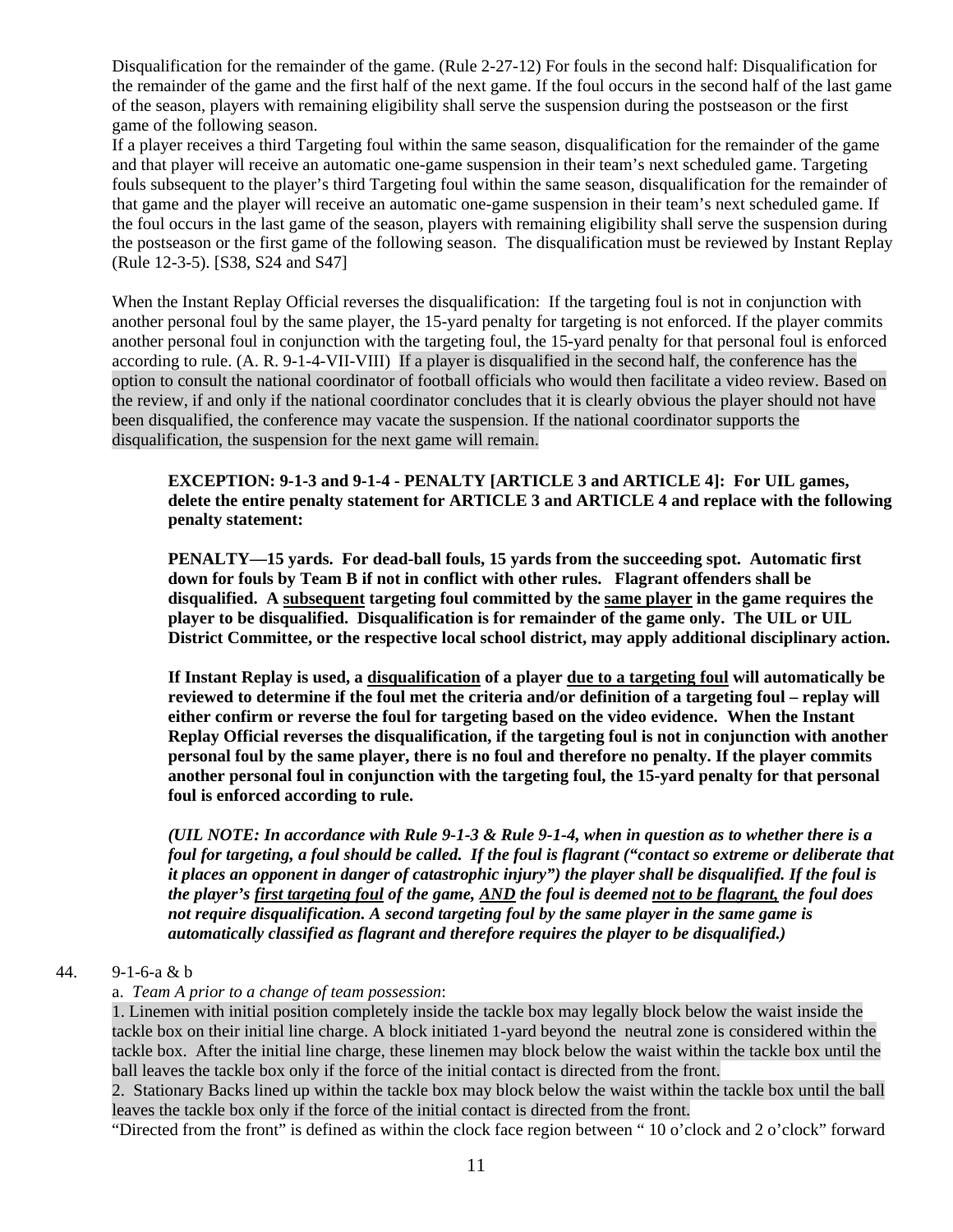of the area of concentration of the player being blocked.

3. All other Team A players are not allowed to block below the waist.

b. *Team B prior to a change of team possession*:

1. Players aligned in a stationary position within 1-yard of the line of scrimmage within the tackle box may legally block below the waist in the tackle box on their initial line charge.

2. All other Team B players are not allowed to block below the waist except against a ball carrier.

### **ADD UIL NOTE: "***(UIL NOTE: For a lineman's initial position to be considered "completely inside the tackle box", he must be positioned within five yards of the snapper, and be no more than the second lineman from the snapper)."*

45. 9-2-1-b-2. No ejected person shall be in view of the field of play (Rule 9-2-6).

## **EXCEPTION: 9-2-1-b-2. Does not apply to players, or squad members in uniform, in UIL games.**

46. 9-2-2-e & f

e. No more than two Squad Members may be assigned or wear the same jersey number. PENALTY—Unsportsmanlike Conduct charged against the Head Coach and the players must immediately correct the numbering and report the change [S27].

**EXCEPTION: 9-2-2-e & PENALTY. Does not apply to UIL games.** *(Note – although more than two Squad Members may be assigned & wear the same jersey number, they may not wear the same number during the game if they play the same position [Rule 9-2-2-d], nor may they participate in the same down wearing identical numbers [Rule 1-4-2-b]* 

f. No player may play with cleats more than 1/2-inch in length (Rules 1-4-7-d).

 PENALTY—Ejection for the remainder of the game and the team's next game [S27 and S47]. Administer as a dead-ball foul; 15-yard penalty enforced at the succeeding spot. Automatic first down for fouls by Team B if not in conflict with other rules. Team timeout. VIOLATION—Rules 3-3-6 and 3-4-2-b [S23, S3 or S21]. If the ejection occurs during the last game of a season, players with eligibility remaining will serve the next-game ejection during the first game of the next season for which they are eligible.

**EXCEPTION: 9-2-2-f-PENALTY. For UIL games, ejection is for remainder of game. Participation in any future game is governed by the UIL Constitution And Contest Rules, Subchapter C, Athletics SECTION 1208 (I) (5) (A): "Player Ejection. Any player ejected from a contest is subject to an automatic penalty. The automatic penalty for such an ejection is as follows:** 

**(A) Football. Ejected player misses the rest of the game in which they were ejected plus the first half of the following game."** 

## 47. 9-2-6-a, b, c, d, & e. EJECTED PLAYERS AND COACHES

a. Any coach, player or identified squad member in uniform who commits two unsportsmanlike conduct fouls in the same game shall be ejected.

b. A player ejected from the game (Rule 2-27-12) must leave the playing enclosure under team supervision within a reasonable amount of time after his ejection. He must remain out of view of the field of play under team supervision for the remainder of the game.

c. A player serving a first-half suspension due to his ejection in the team's previous game may participate in pregame warm-up activities. During the first half he must remain out of view of the field of play under team supervision.

 d. A coach ejected from the game must leave the playing enclosure within a reasonable amount of time after the ejection and must remain out of view of the field of play for the remainder of the game. e. A head coach ejected from the game may designate a new head coach.

**EXCEPTION: 9-2-6-a. ADD sentence to read: "Exception: In UIL games in which there is only**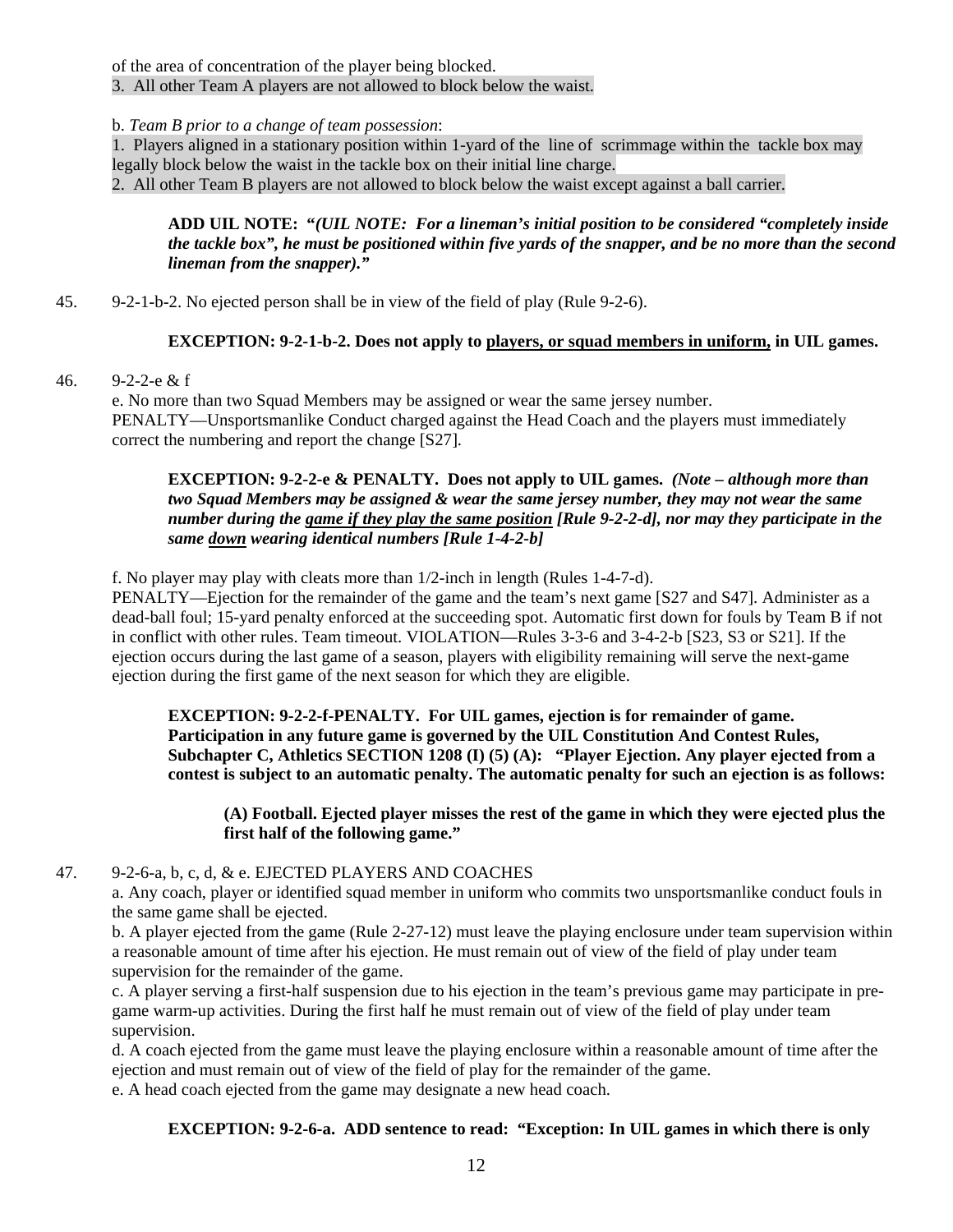**one sideline coach, two unsportsmanlike conduct fouls committed by the coach will not result in his/her ejection".** 

**EXCEPTION: 9-2-6-b & c. Replace b & c with the following:** 

- **b. Players or identified squad members in uniform, that are ejected/disqualified for committing two unsportsmanlike conduct fouls are not required to leave the playing enclosure.**
- **c. Potential suspension in future game participation is governed by the UIL Constitution And Contest Rules, Subchapter C, Athletics SECTION 1208 (I) (5) (A): "Player Ejection. Any player ejected from a contest is subject to an automatic penalty. The automatic penalty for such an ejection is as follows:**

**(A) Football. Ejected player misses the rest of the game in which they were ejected plus the first half of the following game."** 

48. 9-5-1, 2, 3 ARTICLE 1.

a. Before the game, squad members in uniform or coaches shall not participate in a fight (Rule 2-32-1). During the first half, players shall not participate in a fight.

PENALTY—15 yards. For dead-ball fouls, 15 yards from the succeeding spot. Also, first down for Team B fouls if the first down is not in conflict with other rules. Ejection for the remainder of the game [S7, S27 or S38, and S47].

b. During the half-time intermission, squad members in uniform or coaches shall not participate in a fight. During the second half, players shall not participate in a fight.

PENALTY—15 yards. For dead-ball fouls, 15 yards from the succeeding spot. Also, first down for Team B fouls if the first down is not in conflict with other rules. Ejection for the remainder of the game and the first half of the next game [S7, S27 or S38, and S47]. For fights that occur in the last game of a season, squad members in uniform, coaches and players with eligibility remaining will serve fightrelated suspensions during the first game of the next season for which they are eligible.

#### ARTICLE 2.

a. If the squad member, coach or player is ejected for fighting a second time during that season, he shall be ejected for that game and suspended for the remainder of the season.

b. If a second fighting suspension occurs in the final game of a season, he shall be suspended for the first game of the next season for which he is eligible. This suspension is considered to be his first fight of that season.

ARTICLE 3. The referee will notify (in writing) his assigning agency of all ejections for fighting. The assigning agency becomes responsible for implementation of the penalty.

## **EXCEPTION: 9-5-1, 2, 3 Replace Rule 9 Section 5 in the NCAA Football Rules and interpretations with the following:**

**Section 5. FIGHTING ARTICLE 1** 

- **a. Before the game, or during half-time intermission, squad members in uniform and coaches shall not participate in a fight. (Rule 2-32-1).**
- **b. During either half, squad members, coaches, or any person authorized to be in the team area, shall not leave their team area to participate in a fight. Persons leaving the team area during a fight, to participate in a fight, are to be penalized for fighting. EXCEPTION: Coaches designated by their head coach prior to the game may enter and leave their team area to act as peacemakers. It is recommended that at least one coach remain in their team area to assist in preventing persons from leaving their team area to participate in a fight.**

 **PENALTY -15 yards. For dead-ball fouls, 15 yards from the succeeding spot. Automatic first down for Team B fouls if not in conflict with other rules.**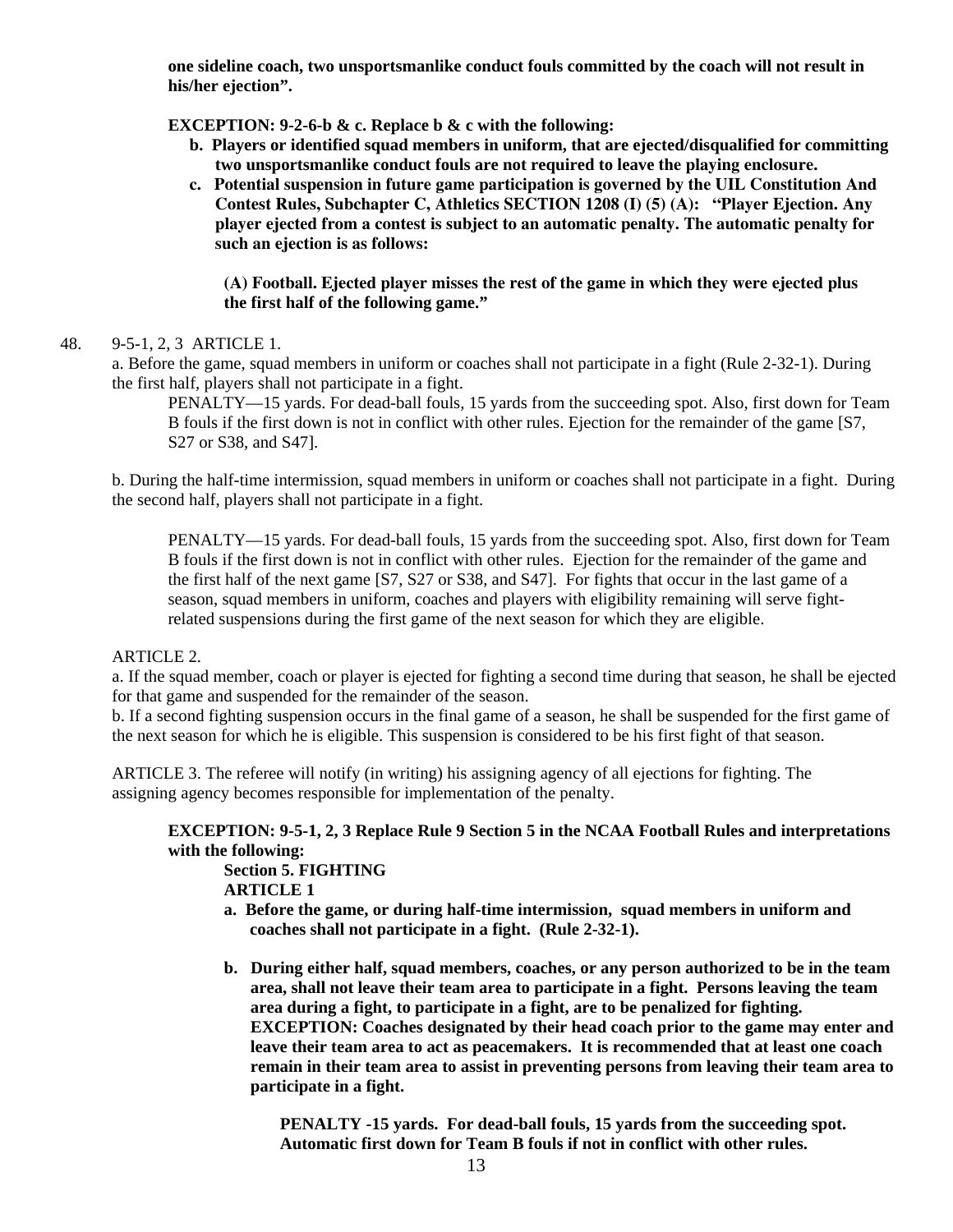**Ejection/disqualification for the remainder of the game.** 

- **ARTICLE 2. Coaches who are ejected/disqualified for fighting may not be in the playing enclosure during the remainder of the game. (See 2-31-5 for the definition of the playing enclosure).**
- **ARTICLE 3. It is strongly recommended that coaches who are designated as peacemakers contact only their players in their attempt to stop a fight.**

*Note - In UIL games in which there is only one sideline coach, fighting, or participation in a fight by the coach, will not result in his/her ejection. Players or squad members ejected/disqualified for fighting, or participation in a fight, are subject to the UIL Constitution And Contest Rules, Subchapter C, Athletics SECTION 1208 (I) (5) (A): "Player Ejection. Any player ejected from a contest is subject to an automatic penalty. The automatic penalty for such an ejection is as follows:* 

*(A) Football. Ejected player misses the rest of the game in which they were ejected plus the first half of the following game."* 

### 49. 9-6 FLAGRANT PERSONAL FOULS

PLAYER EJECTION ARTICLE 1: When a player is ejected from the game due to a flagrant personal foul (Rule 2-10-3), that team's conference shall automatically initiate a video review for possible additional sanctions before the next scheduled game.

FOUL NOT CALLED ARTICLE 2. If subsequent review of a game by a conference reveals plays involving flagrant personal fouls that game officials did not call, the conference may impose sanctions prior to the next scheduled game.

### **EXCEPTION: 9-6 Does not apply to UIL games.**

#### 50. 11-1-1& 2

 ARTICLE 1. The officials' jurisdiction begins 90 minutes before the scheduled kickoff and ends when the referee declares the score final [S14]. It is expected that a minimum of three officials will take the field at 90 minutes before kickoff. All officials will be on the field at 40 minutes prior to kickoff.

ARTICLE 2. At 90 minutes before kickoff the playing field will be divided into an "L-shaped" configuration with the 30 yard-lines forming the "L" (See Appendix D). No later than 40 minutes before kickoff, the configuration will change to the "Buffer Zone" configuration, and no player shall enter the 10-yard buffer zone between the 45 yard-lines (See Appendix D).

## **EXCEPTION: 11-1**

**ARTICLE 1 - Delete & replace with: "The officials' jurisdiction begins 60 minutes before the scheduled kickoff and ends when the referee declares the score final."** 

#### **ARTICLE 2 – Delete in its entirety**

51. 11-2-1-a & b

a. The game shall be played under the supervision of four, five, six, seven or eight officials. b. Officiating crews, including the Instant Replay Official, will be assigned from the same officiating organization (effective August 1, 2020).

### **EXCEPTION: 11-2-1-a. Number of required officials may be waived in UIL games 11-2-1-b. Does not apply to UIL games**

52. 11-2-2. Officiating responsibilities and mechanics are specified in the current edition of the Football Officials